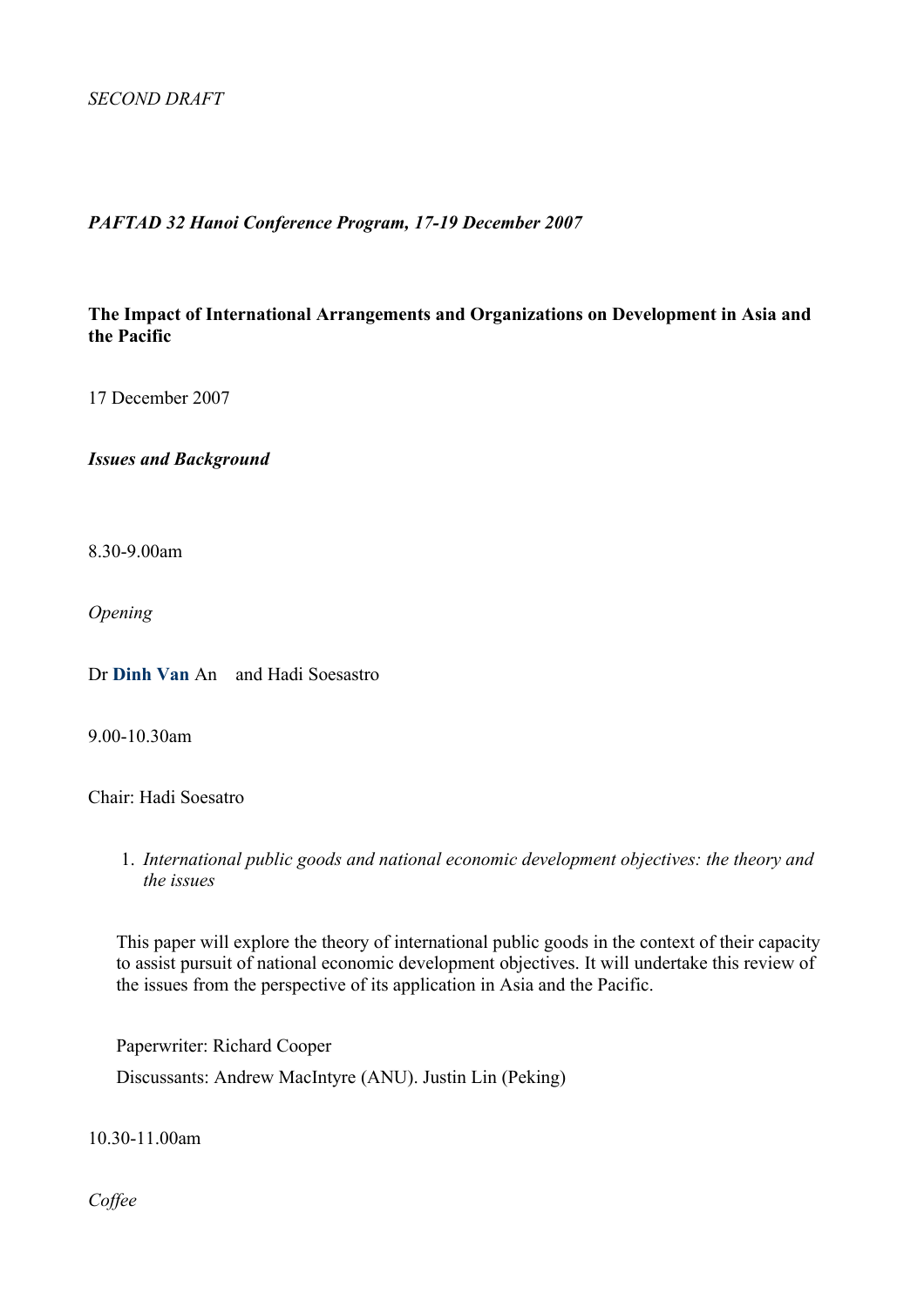## 11.00am-12.30pm

Chair: Narongchai Akrasanee

2. *The international economic order and the Asia Pacific economy: then and now*

This paper will provide a history of the landmark developments and changes in international economic arrangements and institutions from the establishment of the great postwar multilateral institutions through to the post Cold War era and assess how they have affected Asia and the Pacific over the last sixty years.

Paperwriter: Ross Garnaut Discussants: Edward Chen (Lingnan) and Jagdish Bhagwati (Columbia)

12.30-1.30pm

*Lunch*

#### *Institutions and Their Impact*

1.30-3.00pm

Chair: Hugh Patrick

*3. How has the GATT/WTO affected Asia's trade and growth performance?* 

This paper will assess the impact of the GATT/WTO system upon the trade performance of the East Asia economies and the Americas and review the role of the trade institutions on the ability of Asia Pacific economies to achieve economic growth through openness.

Paperwriters: World Bank (Will Martin, Kym Anderson) Discussants: Soo Gil Young (Seoul) and Andrew Rose (Berkeley)

3.00.3.30pm

*Coffee*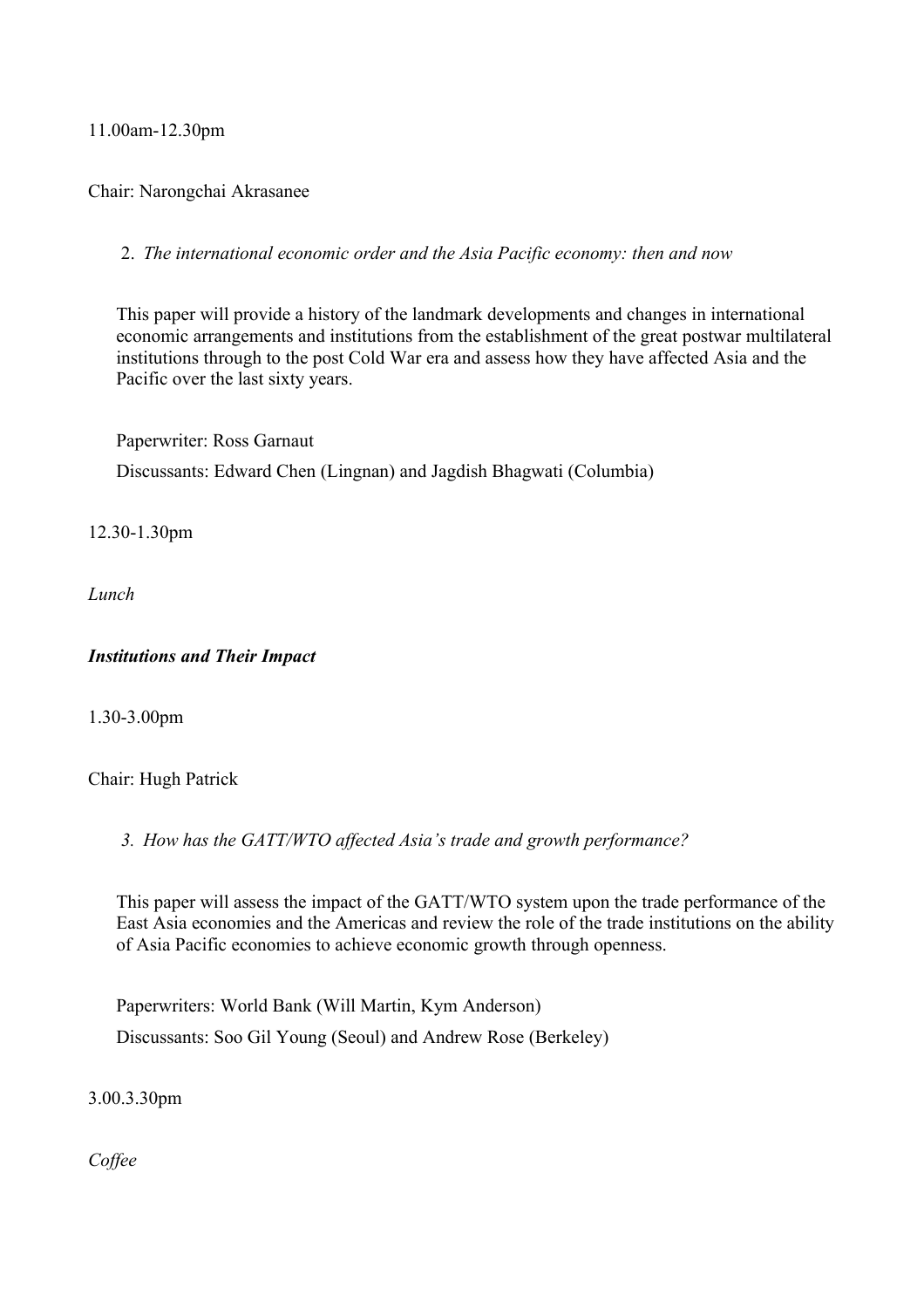3.30-5.00pm

## Chair: Andrew Sheng

4. *The IMF: its achievements, failures and future as a agent for Asia Pacific economic stability and growth*

This paper will review the role and record of the Fund in the Asian and Pacific theatre

of its operations. It will examine the region's experience of Fund's role in building capacities for economic management and change as well as its experience with interventions in periods of instability and crisis. It will assess the debate about the governance of the Fund and its prospects from the perspective both of economies inside and outside the region.

Paperwriter: Takatoshi Ito Discussants: Gordon de Brouwer and IMF

18 December

9.00-10.30am

Chair: Park Chung Yul

5. *The World Bank: legacy and lessons in Asia and the Pacific*

This paper will examine the major activities of the IBRD's in the region, focusing shifts in strategy that affected its role, cases in which it made a difference (Indonesia, India, China) and problems in the mode its involvement in national development (PNG).

Paperwriter: Diane Stone Discussants: Akira Kohsaka (Osaka) and World Bank

10.30-11.00am

*Coffee*

11.00am-12.30pm

Chair: Gary Hawke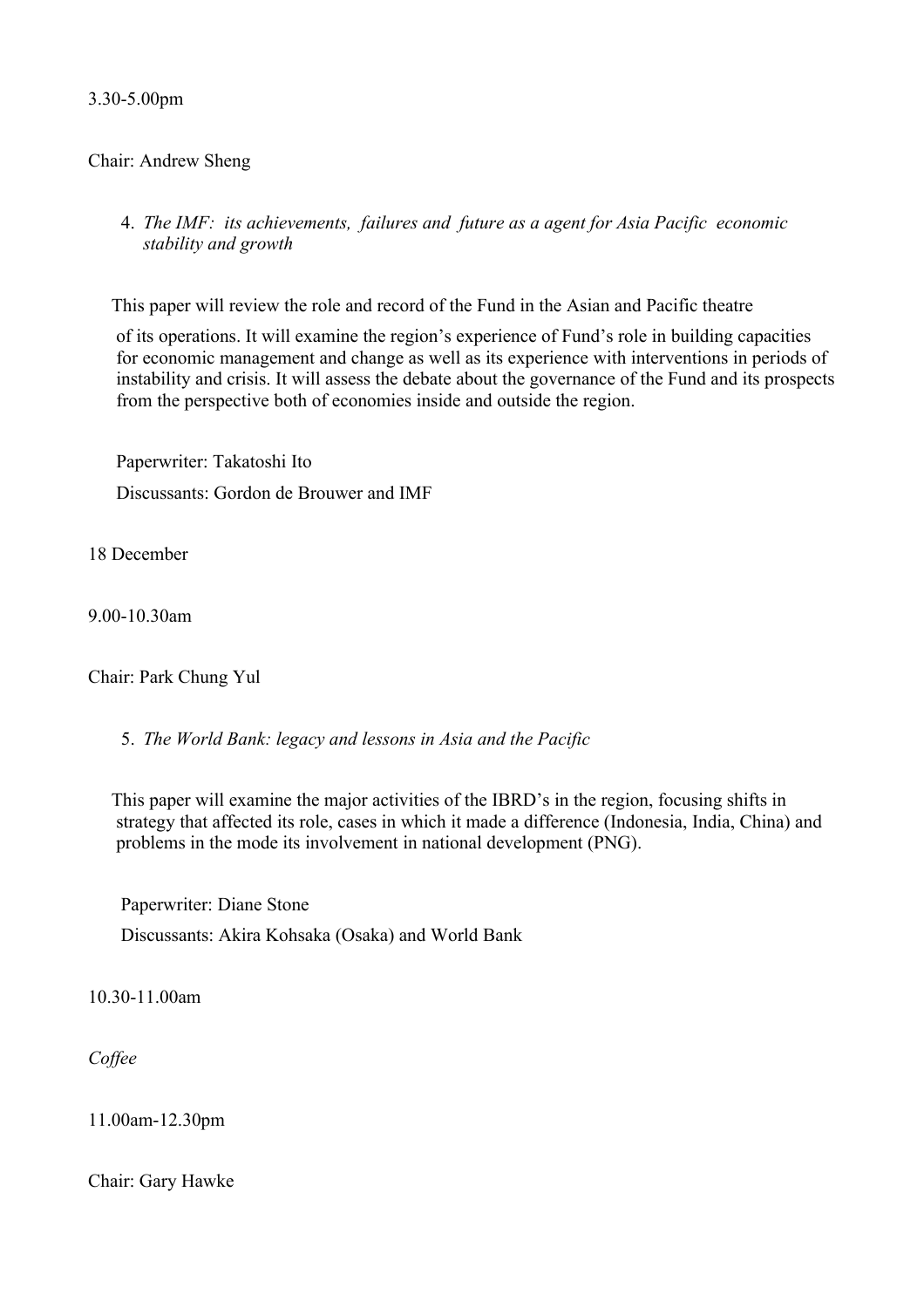6. *The Asian Development Bank: its achievements, challenges and major contributions to regional development*

This paper will examine the role and influence of the ADB from its inception, paying particular attention to the differences between it and the World Bank in its impact, its influence on policy direction in regional economies, shifts in strategy and their impact on regional economies, its potential for enhancing the efficiency of regional capital markets and policy efficiency it developing economy members.

Paperwriter: David Vines Discussants: Mohamad Ariff and Kuroda (ADB)

12.30-1.30pm

*Lunch*

1.30-3.30pm

Chair: Josef Yap

7. *Asia Pacific and East Asian arrangements*

*a. APEC: its rationale and impact*

Paperwriter: Hadi Soesastro

*b. East Asian arrangements: their rationale and impact*

Paperwriter: Han Sung-Joo

These papers will provide a brief outline of the nature and rationale of these regional cooperation arrangements in East Asia and the Pacific and attempt a quantitative and qualitative assessment of the effects of participation in the arrangements on member economies.

Discussants: Somkiat Tangkitvanich (TDRI) and Christopher Findlay

3.30-4.00pm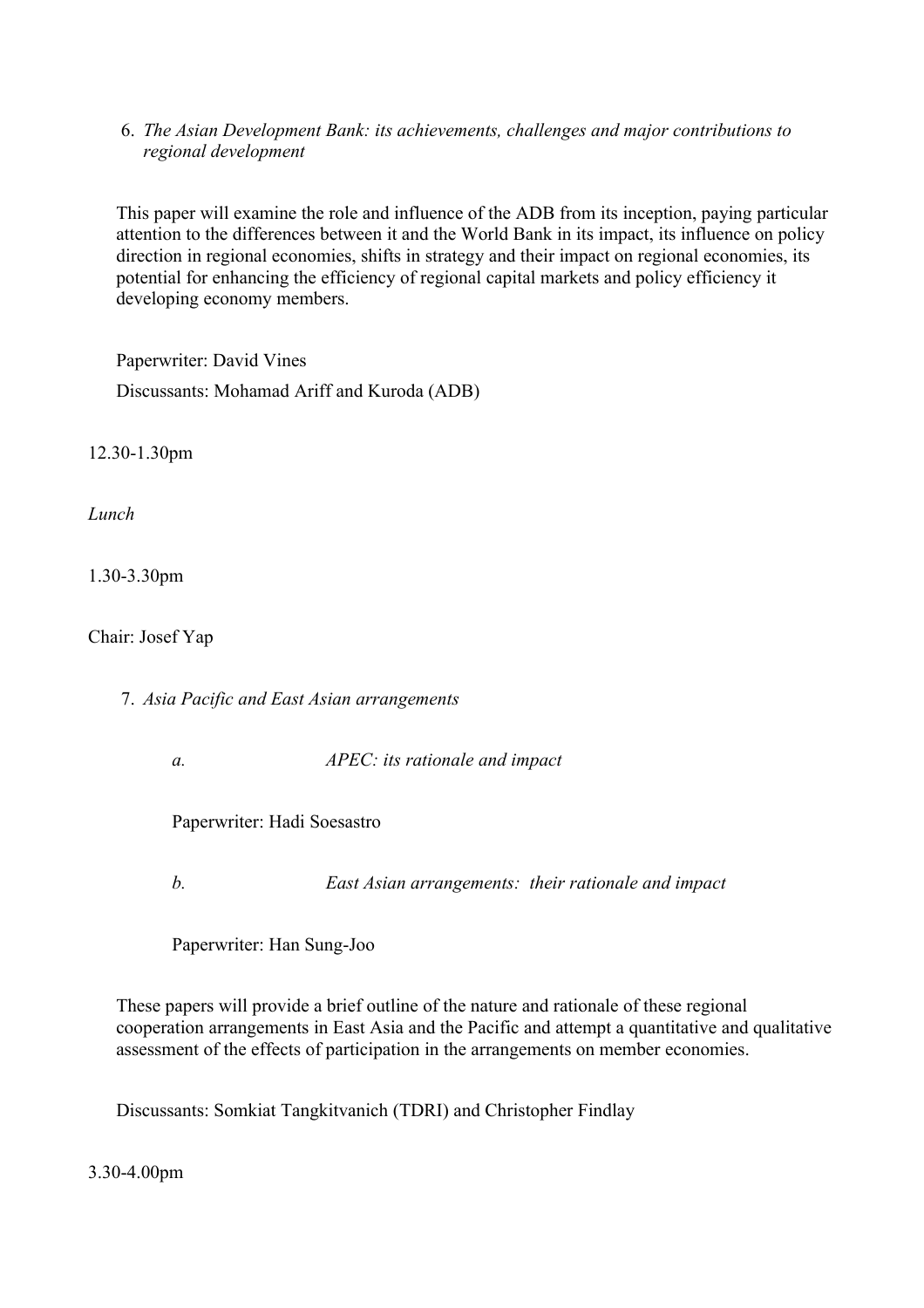*Coffee*

4.00-5.30pm

Chair: Shujiro Urata

# *Experience in East Asian and Pacific Economies*

8. *China*'*s accession to the WTO five years on and its impact on economic reform and performance*

This paper will examine the experience of China in its accession to the WTO and the impact the process and aftermath of accession has had on China's reform agenda and economic performance.

Paperwriter: Long Yongtu Disscussants: Supachai (Thailand) and Rong I Wu (Taipei)

19 December 2007

9.00-10.30am

Chair: Juan Palacios

9. *Vietnam*'*s commitment to openness and accession to the WTO.*

This paper will look at Vietnam's circumstance on opening its economy to the international economy without engagement in international arrangements and it will attempt to measure the benefits expected from the prosecution of its accession to the WTO both quantitatively and qualitatively.

Paperwriters: Vo and Quang

Discussants: Peter Petri (Brandeis) and Masahiro Kawai (ADBRI)

10.30-11.00am

*Coffee*